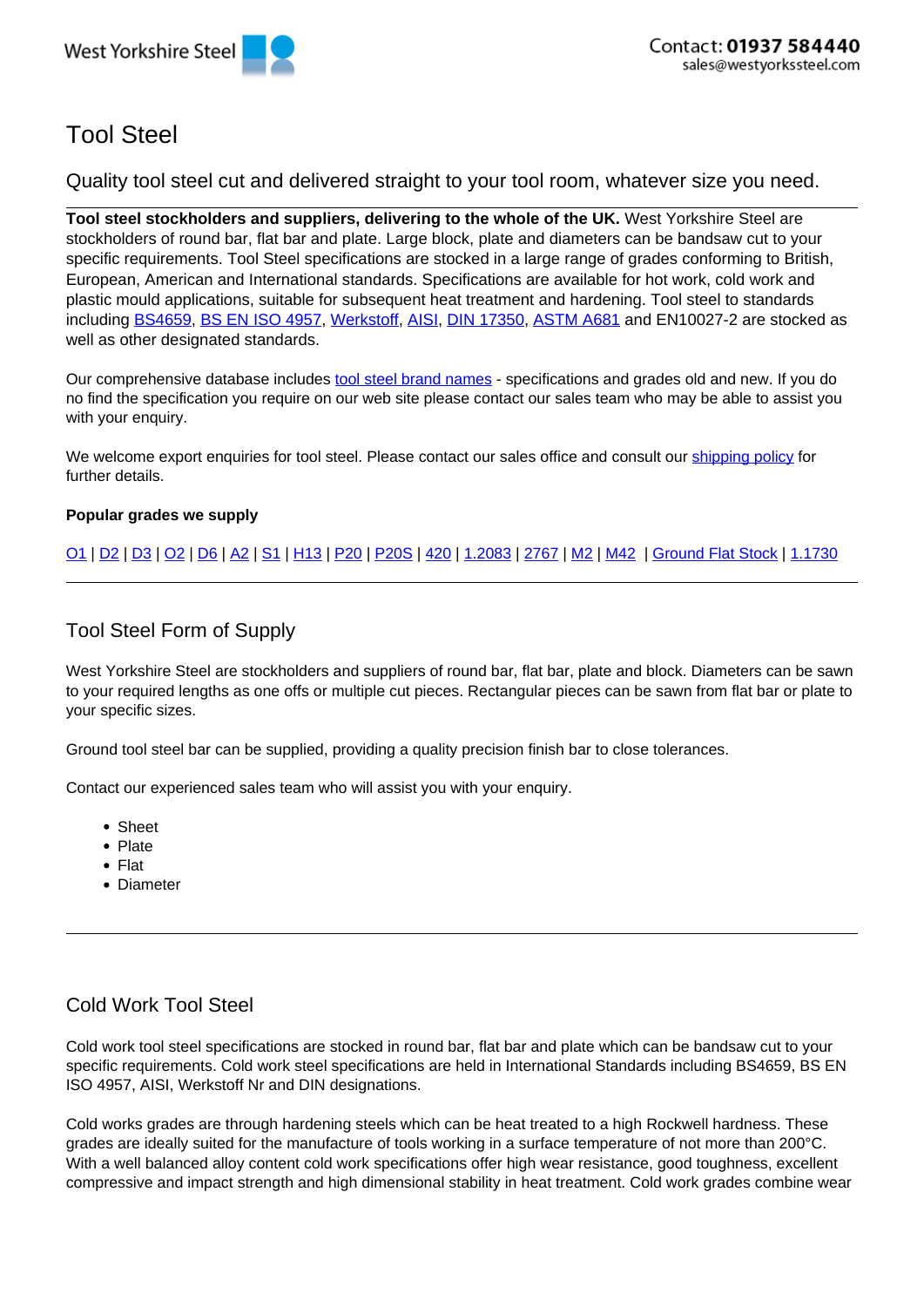and toughness characteristics which suit relatively heavy forming and cutting operations at room temperature.

| <b>BS4659</b> | <b>AISI</b>    | Werkstoff | <b>DIN</b>     |
|---------------|----------------|-----------|----------------|
| <b>B01</b>    | Q <sub>1</sub> | 1.2510    | 100MnCrW4      |
| <b>BD2</b>    | Q <sub>2</sub> | 1.2842    | 90MnCrV8       |
| <b>BD3</b>    | D2             | 1.2379    | X155CrVMo 12-1 |
| <b>BA2</b>    | D3             | 1.2080    | X210Cr12       |
| <b>BS1</b>    | D6             | 1.2436    | X210CrW12      |
|               | A2             | 1.2363    | X100CrMoV 5-1  |
|               | S <sub>1</sub> | 1.2550    | 60WCrV7        |
|               |                |           | X153CrMoV12    |

# Hot Work Tool Steel

Hot work tool steel specifications are stocked in diameters, flat bar and plate and can be sawn to your requirements. Hot work steel grades are held in International Standards such as BS4659, BS EN ISO 4957, AISI, Werkstoff Nr and DIN designations.

Hot work tool steel specifications provide strength and hardness during prolonged exposure to elevated temperatures. These grades offer good machinability in the annealed supply condition. Hot work grades offer resistance to erosion, high temperature corrosion and oxidation with dimensional stability during heat treatment.

| <b>BS4659</b> | AISI            | Werkstoff | <b>DIN</b>     |
|---------------|-----------------|-----------|----------------|
| <b>BH13</b>   | H <sub>13</sub> | 1.2344    | $X40CrMoV$ 5-1 |

## Plastic Mould Tool Steel

Plastic mould tool steel specifications are stocked in round bar, flat bar and plate that can be bandsaw cut to your specific requirements. Plastic mould steel specifications are held in International Standards such as BS4659, BS EN ISO 4957, AISI, Werkstoff Nr and DIN designations.

Plastic mould tool steel grades offer a high wear resistance, good polishability and etching ability with adequate corrosion resistance.